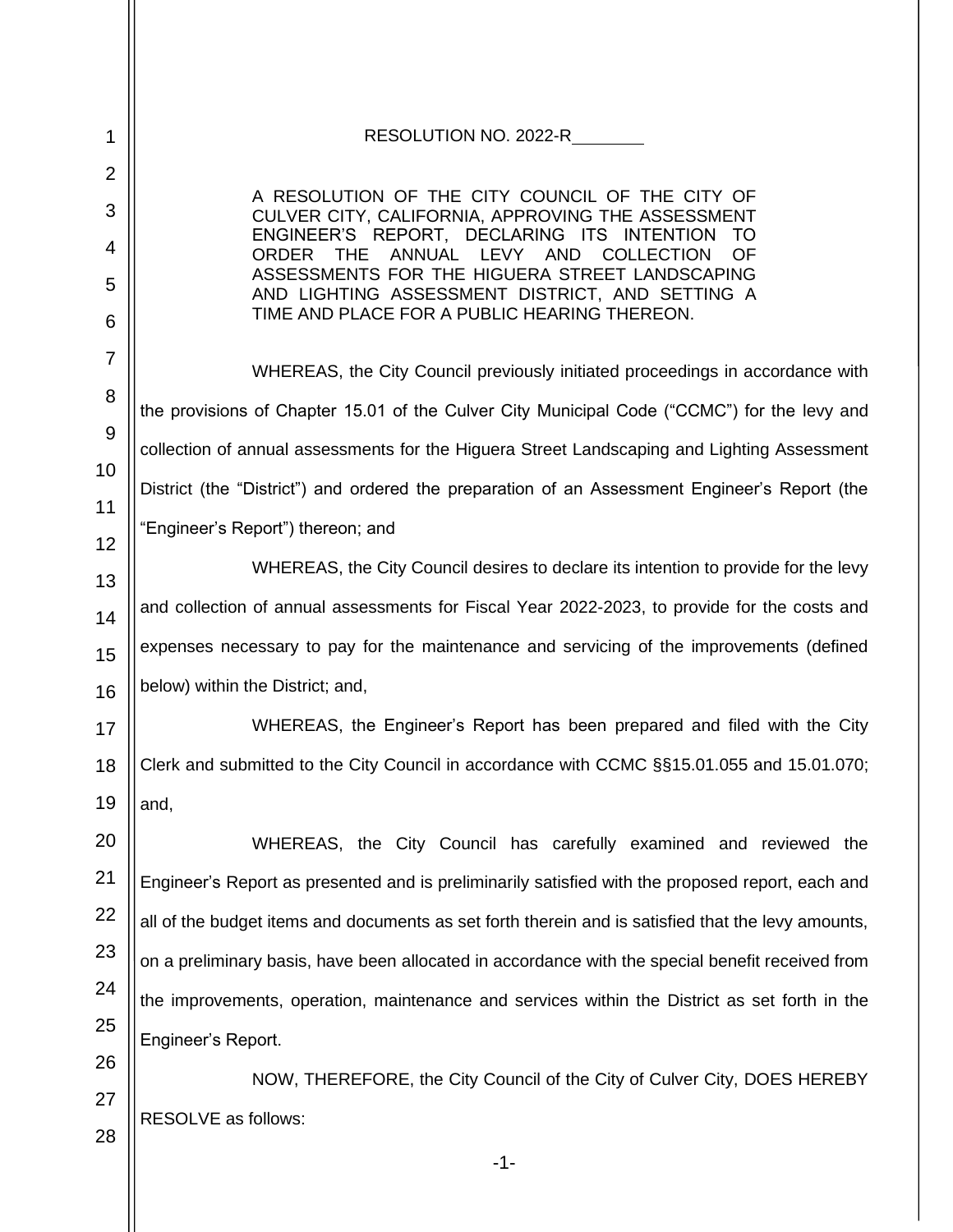1. The Engineer's Report as presented, consisting of the following: a description of improvements, the estimated costs of improvements, a diagram of the District and the District assessment roll containing the Fiscal Year 2022-2023 levy for each Assessor's parcel within the District, is hereby approved on a preliminary basis and on file in the Office of the City Clerk as a permanent record and to remain open for public inspection.

2. It is the intention of the City Council to levy and collect assessments within the District to pay the annual costs and expenses for the maintenance and servicing of the improvements authorized to be maintained and serviced for the fiscal year commencing July 1, 2022 and ending June 30, 2023. The improvements are generally described as: irrigation and landscape maintenance of traffic circles and parkways, streetlight electrical costs, and tree trimming. Services provided include all necessary service, operations, administration and maintenance required to keep the improvements in a healthy, vigorous and satisfactory condition.

3. The District is located generally Higuera Street between Lindblade Street to Hayden Avenue. The District is designated by the name of "Higuera Street Landscaping and Lighting Assessment District."

4. The Engineer's Report, as preliminarily approved by the City Council, is on file with the City Clerk and open for public inspection. Reference is made to the Engineer's Report for a full detailed description of the improvements to be maintained, the boundaries of the District and the proposed assessments upon assessable lots and parcels of land within the District.

23 24 25 5. The maximum assessment is not proposed to increase from the previous year above that previously approved by the property owners (as "increased assessment" is defined in California Government Code §54954.6).

26 27 6. Notice is hereby given that a Public Hearing is scheduled to be held at the Mike Balkman Council Chambers, 9770 Culver Boulevard, Culver City, California, on July 11,

28

1

2

3

4

5

6

7

8

9

10

11

12

13

14

15

16

17

18

19

20

21

22

-2-